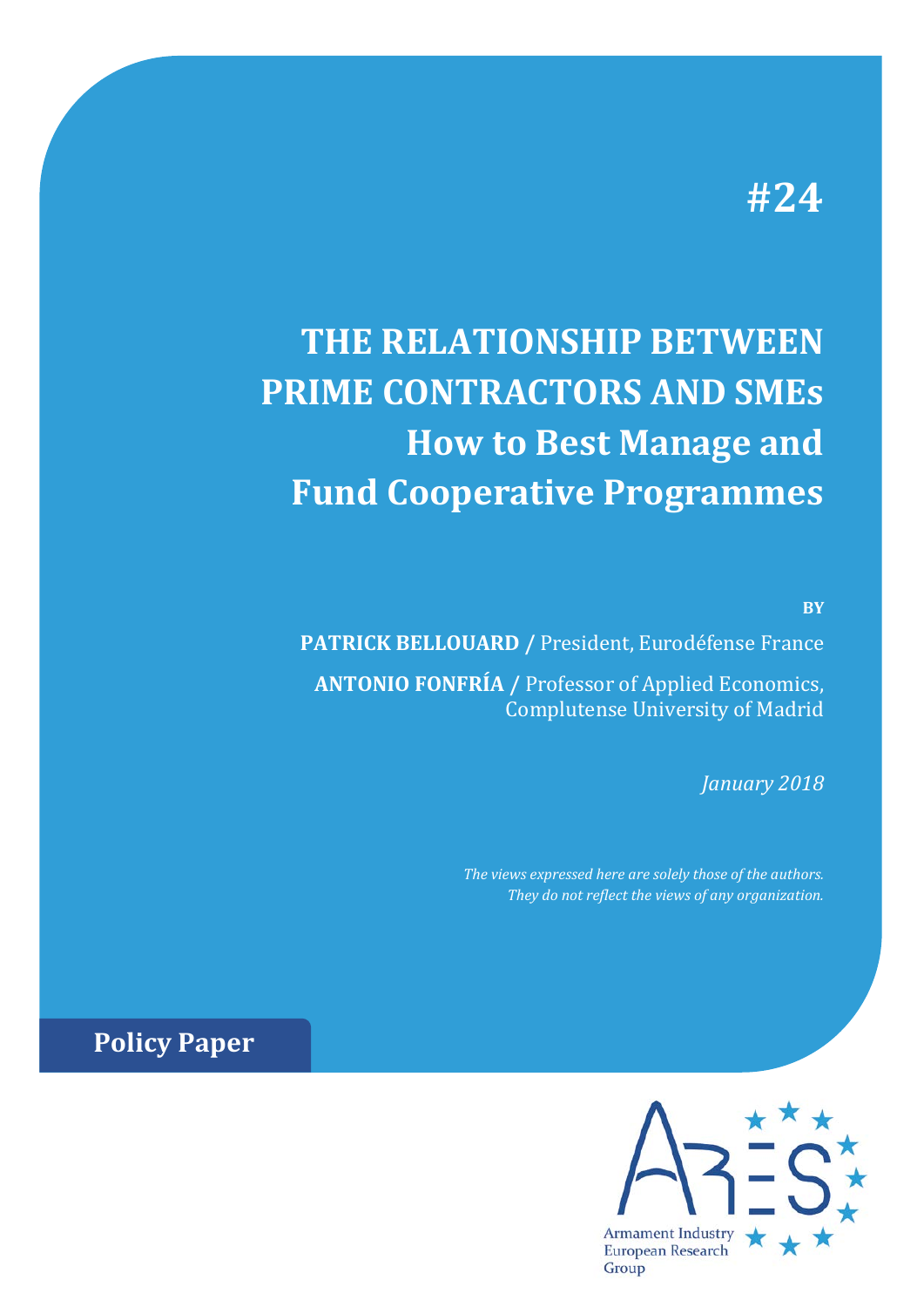Within the framework of the objective of strategic autonomy for Europe and the constitution of a European defence technological and industrial base (EDTIB), the roles of prime contractors and SMEs in the arms industry are different but equally important. The objective of this paper is to describe these roles in the prime contractor/SME supply chain and propose a policy with regard to the EU funding of future European defence equipment programmes, Research and Technology programmes, Research and Development programmes, and even acquisition programmes, as currently proposed or considered by the European Commission, by way of direct EU funding or a European defence fund. This policy could be useful within the framework of the current proposals for, or reflexions on, the consolidation of the European arms industry.

#### **INTRODUCTION**

The Global Strategy for the European Union's Foreign and Security Policy presented by the High Representative Federica Mogherini to the EU Council in June 2016 nurtures the ambition of strategic autonomy for the European Union. As mentioned in this global strategy, a solid European defence technological and industrial base (EDTIB) is essential for Europe's strategic autonomy and for a credible CSDP, which means the existence of a sustainable, innovative and competitive European defence industry, including relevant prime contractors and small and medium sized enterprises (SMEs).

Within the framework of this objective of EU strategic autonomy, the roles of prime contractors and SMEs in the arms industry are different but equally important. The objective of this paper is to describe these roles in the prime contractor/SME supply chain and propose a policy regarding the EU funding of future European defence equipment programmes, Research and Technology (R&T) programmes, Research and Development (R&D) programmes, even acquisition programmes, as currently proposed or studied by the European Commission by way of direct EU funding or a European defence fund. This policy could be useful in the framework of the current proposals or reflexions for the consolidation of the European arms industry.

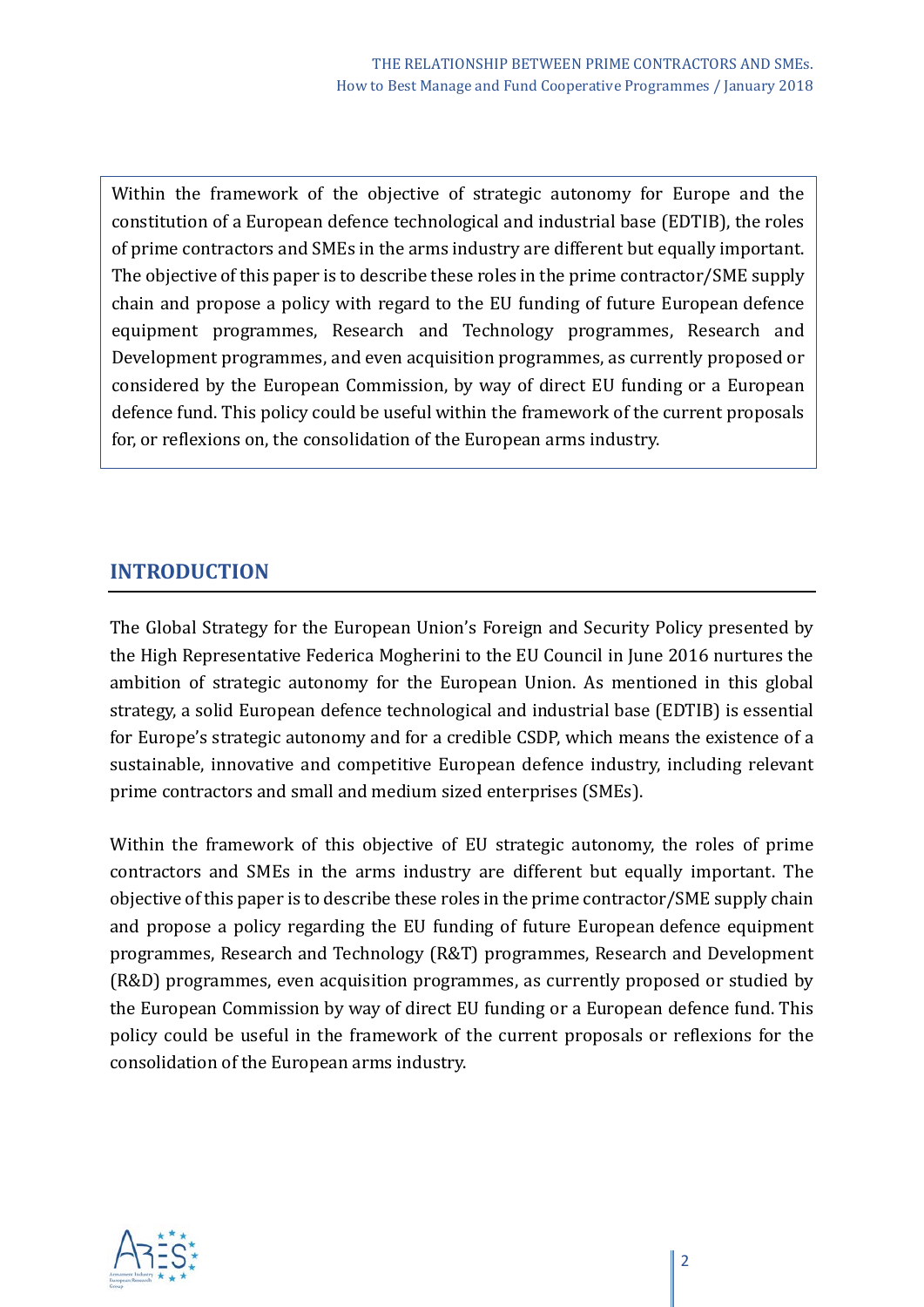#### **CONTRACTS WITH INDUSTRY FOR ARMAMENT PROGRAMMES**

First, it must be clearly understood that government(s)-contractor partnerships for the development of major systems specifically designed for military use can be based only on R&D funding by government(s), that funding being decided by a government, or in the future by the EU, only if that authority has a desire to obtain a measure of national or shared autonomy. This is due to the fact that the defence market is quasi-unpredictable and, in most cases, military products require a very risky, costly and lengthy development phase: no defence company would, therefore, take the risk of funding an R&D programme, and customer (MoD) funding is the rule, except for simple systems where the market predictability might be considered acceptable and R&D costs might be lower compared to the expected turnover.

This specificity usually does not exist for the civil market, which is more predictable, except for very specific systems which, though civil, have similar characteristics to those of military projects in terms of costs, risks and impact on national or European autonomy such as navigation satellite systems (the European Galileo system, for example; the GPS, its American equivalent, is in fact a military system developed and owned by the United States Air Force) or space launchers (the Ariane family).

For many years, since no desire for autonomy had appeared in the defence sector at the European level, the idea of creating European tools for such autonomy—namely, European Union funding in addition to Nations funding for defence R&D (cooperative) projects—was theoretically appropriate, but not implementable.

However, European civil satellite (Galileo) and space launcher (Ariane) programmes have already shown that, when a desire for autonomy is shared at the European level, European R&D and production funding can be decided on and obtained and appropriate management tools and agencies can successfully deliver the related programmes.

Secondly, when a governmental authority in charge of a major armament programme (which may be an international agency for a cooperative programme, such as OCCAR – Organisation Conjointe de Coopération en matière d'Armement) negotiates the relevant contracts with the defence industry for that programme, the preferred and most efficient solution for the realization of the project consists in placing the contracts with a single prime contractor and ensuring that the contracts make the prime contractor fully responsible for delivering the products to the customer on time and in line with the agreed costs and specifications.

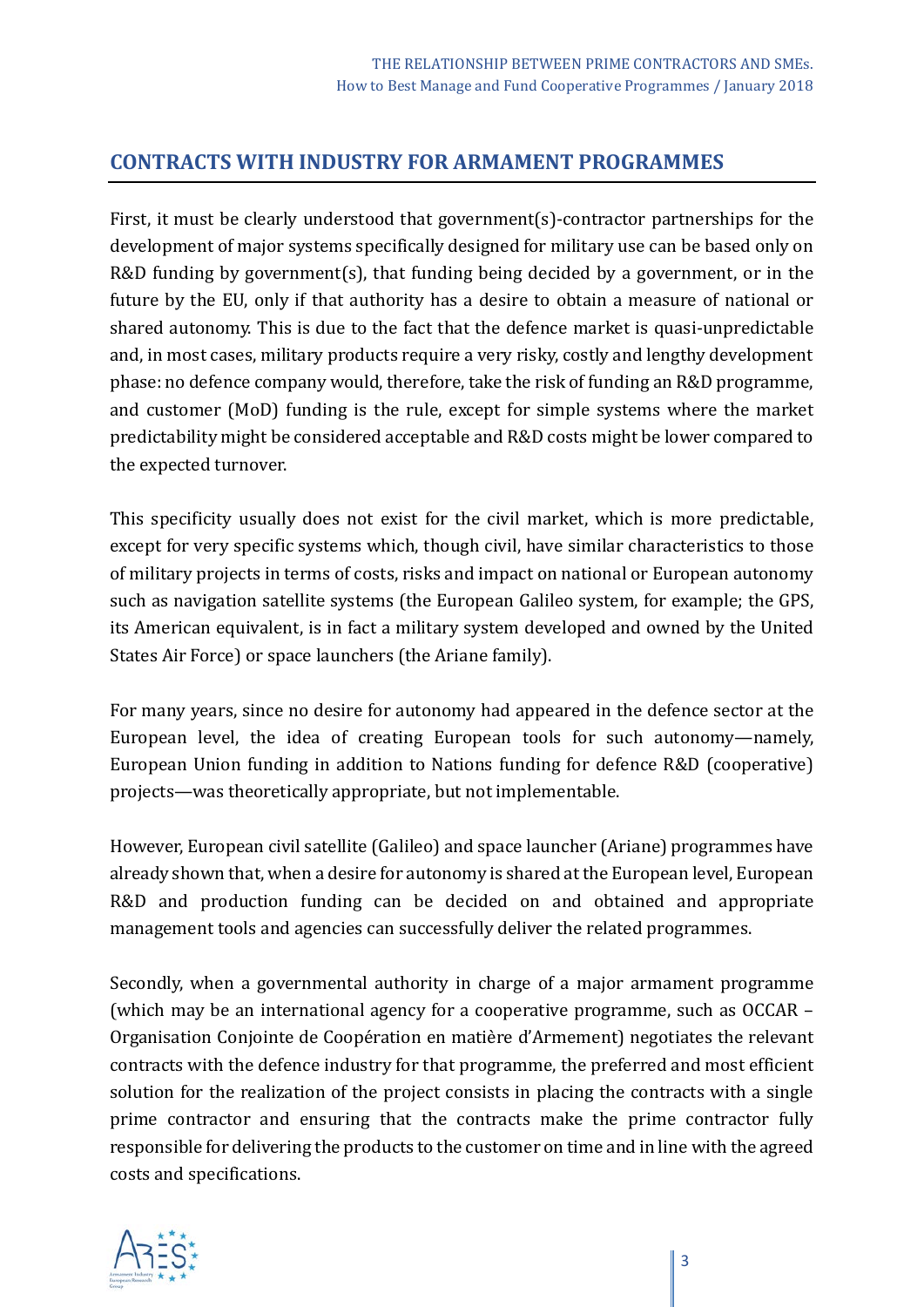This means that the prime contractor must have full responsibility for the choice of its subcontractors, including of course SMEs (however, in most cases, for large programmes, SMEs may be sub-sub-sub… contractors). When this is not the case, for example if the governmental authority imposes the choice of a specific subcontractor (which may or may not be an SME) or places a separate contract with a subcontractor, then the prime contractor could not be held responsible for any failure of this subcontractor and for all the relevant consequences (delays, extra-costs) incurred for the main programme.

There are plenty of examples of programmes, national or international, where it has been decided to place separate contracts with subcontractors, or impose specific subcontractors on the prime, for reasons not necessarily linked to an objective of strategic autonomy and not supported by a robust technical and risk analysis, where these decisions have led to serious or even catastrophic consequences for the customer. In addition, this is not the best way to build a solid European defence technological and industrial base (EDTIB), as this situation usually either necessitates a change of subcontractor, in case of total failure of the initial one, or creates additional and useless duplication.

There are, however, cases where the customer may have to impose a subcontractor for reasons linked to its objective of strategic autonomy, for example for major security reasons (security of supply in particular). But this must be carefully decided after a risk analysis and even carefully prepared well in advance through anticipated R&T projects. If a Government (or the EU) wants to acquire a new technological competence required for its strategic autonomy, the best way to reach this goal and ensure that the technology would be ripe for the development of new systems, is to anticipate future technological needs and place relevant R&T contracts several years before the expected use of this technology in an R&D programme. To consider that it is possible to acquire or mature a new technology during an R&D programme is, in most cases, an illusion and not the safest way to obtain a successful result.

## **SUPPLY CHAIN: SOME** *A PRIORI* **ASPECTS FOR ACHIEVING GOOD ECONOMIC PERFORMANCE**

As is well known, among the most important values for the proper functioning of the supply chain are trust among different firms and trust with the customer—MoDs visibility of firms and actions, commitment and collaboration among agents and traceability of the different tasks being carried out. However, as defence production and

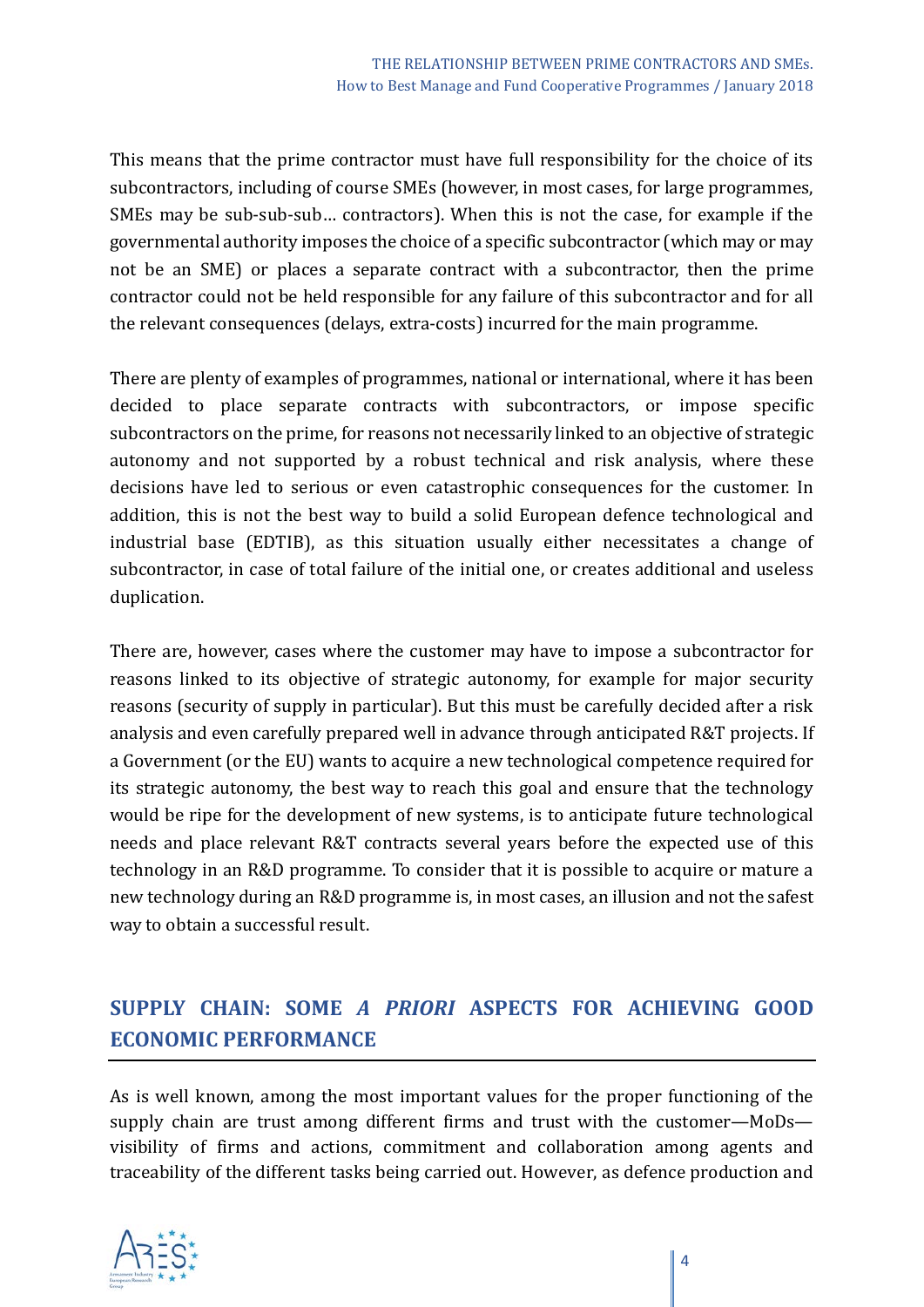services are becoming more complex and competitive pressures growing stronger, companies must increase the added value they have to deliver to the customer.

Therefore, customer orientation—that is, value in use—must be the main objective of the whole supply chain. In this sense, changes or volatility of demand involve modifications within the whole supply chain, which has to respond in a fluid, interactive and multidimensional way. How is this type of response achieved at relatively low cost to the whole supply chain? There are two factors that seem to be significant in achieving this. The first relates to the demand side and, the second, to the different types of contract.

From the demand side perspective, the equipment and services required by the nations' defence systems should be combined. That is, demand should be pooled, so that supplychain costs are minimized. Moreover, given that supply chains are increasingly global, there would be a trend toward cost reduction. Nowadays cross-border involvement of the SME is still scarce and may be a necessary condition for a deeper European collaboration. In this sense the EDF can favour this evolution taking in account the rules of efficiency of the relationship between prime contractor/SME´s.

This aspect is particularly important for small countries, since it allows them access to inputs and provides new business opportunities for their companies beyond their own borders. Additionally, demand should be stable and possess a high degree of certainty in order to reduce associated risks. Finally, the technical characteristics would have to be known, and be as similar as possible for all nations, so that production and delivery processes remain as standard as possible.

These aspects are at the root of the policies developed by the European Commission in recent years. However, it is possible to go further in this direction by increasing the participation of SMEs and other suppliers that retain both the technologies and the supply of most of the production within the EU, so as to increase shared EU strategic autonomy.

Regarding the type of contracts, it is necessary to take into account that manufacturing companies are undergoing a *servitization* process. This aspect is of special importance in the defence industry, since the life cycle of weapons systems is quite extended and requires continuous upkeep and maintenance services. The so-called Outcome-based Service Contract (OBC) allows the customer to pay only when the firms have delivered outcomes, rather than merely for activities or tasks—Ng and Nudurupati (2010). It obviously requires changes in companies´ behavior and in the supply chain, since the relationship with the customer (MoD's) has to be very fluid in a co-creation process in which the share of responsibilities and risks between both may change significantly.

As outlined by Christopher et al. (2006), the choice of a global supply-chain strategy has to change towards "replenishment" of lead-times and predictability/variability of demand. Whilst previous taxonomies have tended to focus on the nature of the product and its life cycle, we suggest that these can be further enhanced by the use of lead-time and demand "variability measures". In this sense, the pooling of demand, budget stability

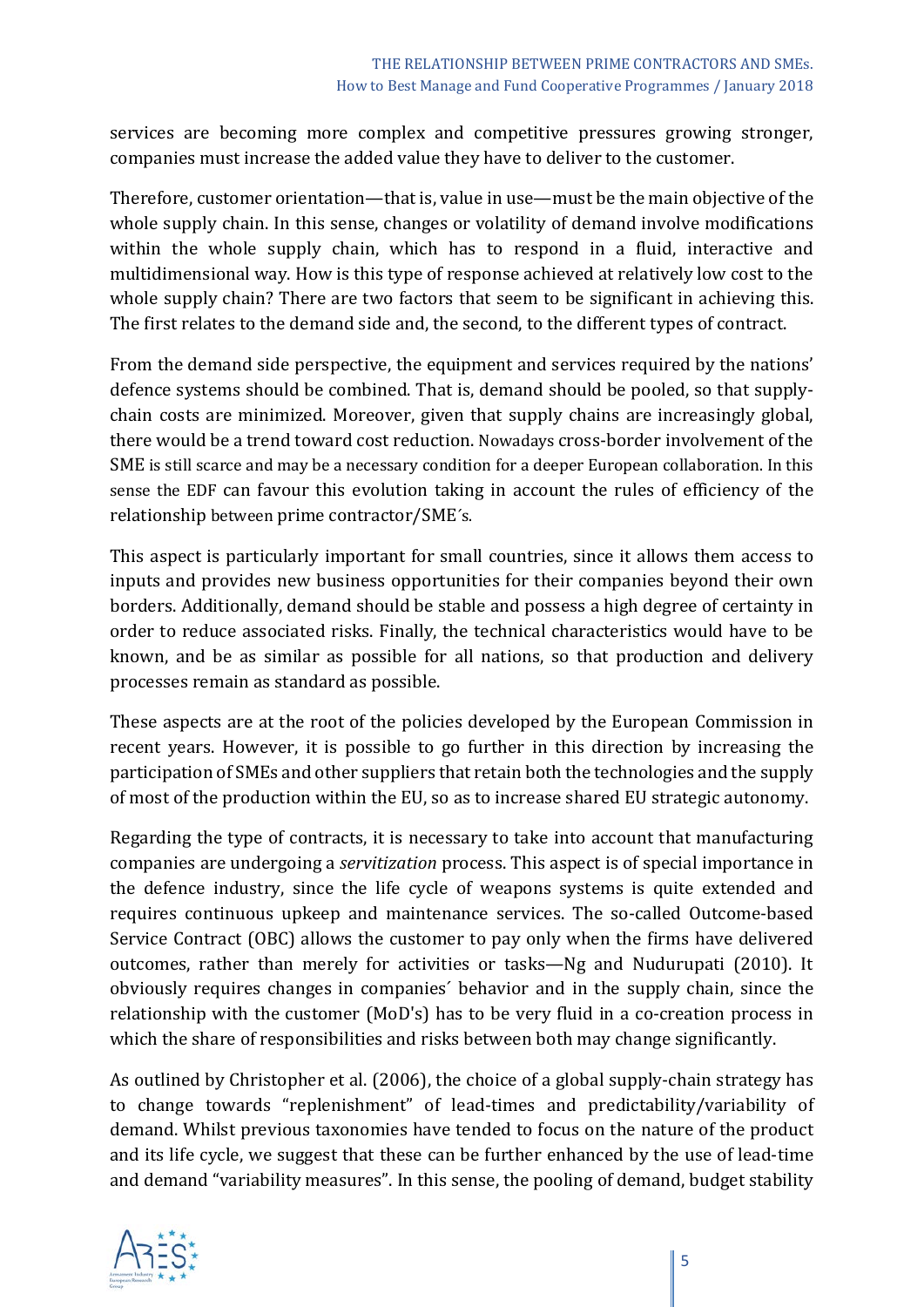and an adequate knowledge of the supply chain would enable a better relationship between primes and SME/subcontractors to result in an improved outcome for the customer.

## **BUILDING UP AN EU DEFENCE SUPPLY CHAIN: PROBLEMS AND SOLUTIONS**

As has been previously stated, one of the objectives of the EU defence industrial policy is to create a solid European defence and industrial base (EDTIB) to reinforce Europe's strategic autonomy. In this sense, industrial policy instruments must be aimed at improving the competitive capacities of companies, both primes as well as subcontractors and SMEs that constitute a substantial part of the supply chain<sup>1</sup>. This involves being aware of, and trying to solve, some problems that currently affect the defence industry supply chain. Some of these problems do not have a solution in the short or medium term, but it is possible to mitigate them through the design of instruments that reduce their negative impact on the behaviour of the agents involved. Some of these instruments may be or are already partially incorporated into the European Defence Action Plan and the European Defence Fund, but others require a deeper analysis for their possible incorporation. Some of these problems can be summarized as follows:

## **In terms of the supply chain, the choice of subcontractors/SMEs is crucial to achieving a competitive defence industrial sector**

From an industrial point of view, even without contractual constraints arising from governmental contracts, it should be in the long-term interest of any responsible prime contractor to establish and maintain trustful contractual relationships with a reliable and close environment of subcontractors/SMEs which would be able to bring innovation and new technologies and respond efficiently and competitively to its needs for the development of new systems. However, the short-term policy of big companies may not be compatible with this long-term view: to reduce its own costs or risks on a particular program, a Prime Contractor might be tempted to choose a subcontractor outside its national or European environment, even if a national or European subcontractor would be able to provide a similar subsystem, maybe at a slightly higher cost or risk.

Obviously, in the civil world, where industrial entities invest their own money in future projects, it is their responsibility to optimize their strategy and make decisions between contradictory long-term and short-term objectives. The problem is different in the

<span id="page-5-0"></span><sup>1</sup> The importance of SME´s in the defence industry may be approximated by the share of their value added. In 2006 it was: one-third of the average for manufacturing in weapons and ammunition, the same in shipbuilding and repair and one-sixth in the aircraft and spacecraft sector. Europe Economics (2009).



 $\overline{a}$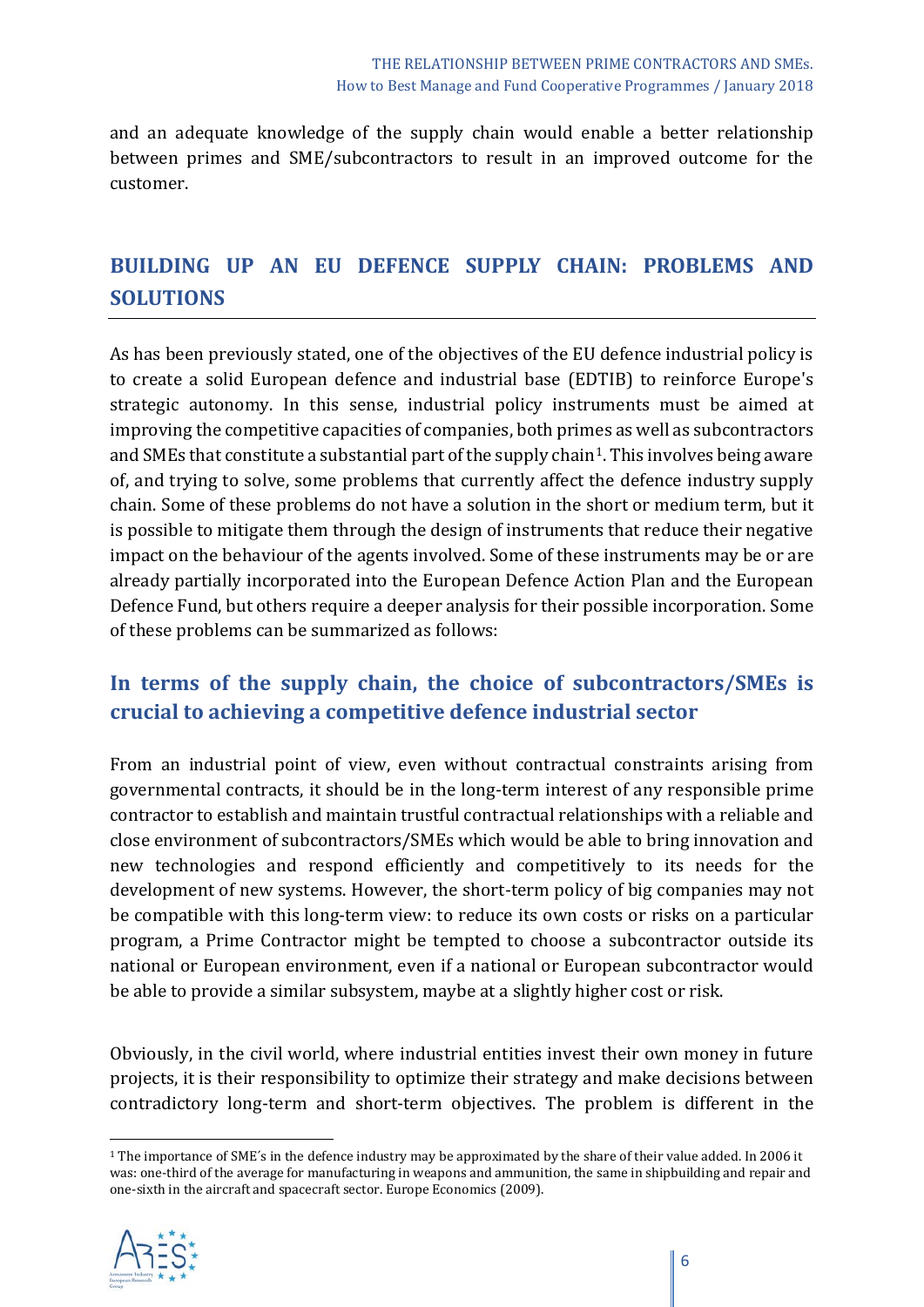military world where the investment comes from the customer and where the more general objective of strategic autonomy may or even should drive the customer to introduce some rules in the contracts with primes to satisfy this overall objective.

Indeed, even for some civil strategic programs which are entirely funded from the EU budget, such as Galileo, , specific rules may be established to take into account high level political objectives in line with the strategic features of the program (see Galileo Regulation N° 683/2008 of the European Parliament and of the Council of 9 July 2008).

For a military programme that is funded by a governmental customer, either national or international (for a cooperative program), it is the responsibility of the customer to decide and negotiate with the prime contractor the contractual rules which should structure the relationships between the prime and its subcontractors and limit its freedom of choice, such as limiting the competition for subcontracts within the programme to Participating States or within the EU, when competitive products exist in those states. These limits are mainly linked to the objective of strategic autonomy pursued by the customer for the use of the system (security of supply) and for any future export decision; they may also be linked to the need to protect sensitive or classified information. Encouraging cross-border subcontracting in Europe is of interest, but it must be done in a way that does not make the supposedly autonomous system ultimately dependent on third countries' laws and policies through ill-chosen subcontractors. Of course, the limits imposed on competition at subcontractor level also ensure that the contract will have a positive impact on jobs in the programme's Participating States, without imposing—as was frequently done in the past for cooperative programmes—the inefficient "juste retour" rule.

In addition, to ensure that the prime contractor respects the terms of the contract, a specific and transparent reporting to governmental authorities must be established: in particular, concerning the choice of its subcontractors (SMEs or not), although the ultimate responsibility of the prime should remain, the prime must provide all necessary justifications of its decisions, especially when there would potentially be an impact on the main objectives of the programme.

A good example of these contractual rules—although some improvements (concerning, in particular, the reporting to the Customer) have been introduced to the initial contract (signed in 2003) through an amendment signed in 2011—is provided by the A400M program, managed by OCCAR on behalf of six nations (Belgium [acting also for Luxembourg], France, Germany, Italy, Spain, Turkey and United Kingdom): a single industrial prime contractor (Airbus), being tasked to choose its subcontractors under its own responsibility (within some limits relating to autonomy and security issues, but with no "juste retour" rule, as this rule is banned by the OCCAR Convention: this meant in fact a preference for subcontractors from the Participating States or Europe) and to report adequately to OCCAR and the Participating States. Although such rules do not totally prevent wrong choices and technical difficulties due to these wrong choices, and also the

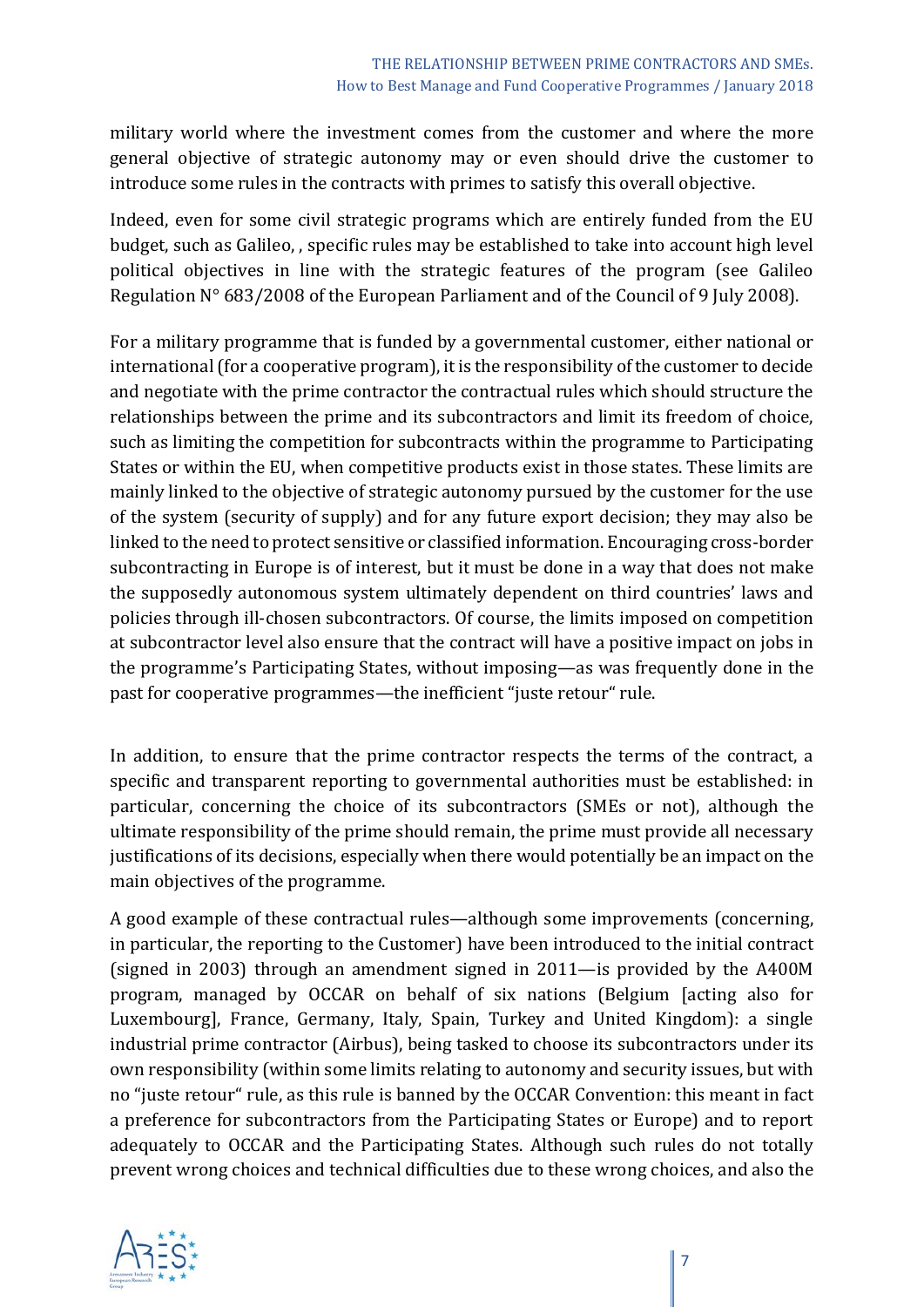usual technical difficulties which are met when a new system enters into service as with any other ambitious project, and can always be improved, as is shown by experience, a comparison of the A400M programme with previous (national or cooperative) programmes of similar size and ambition clearly demonstrates the progress and advantages these rules have afforded.

Thus, both in the case where the prime chooses the subcontractors and in exceptional cases where the customer chooses them, it is necessary to monitor the supply chain at least as far as third suppliers, in order to give visibility to potential problems or vulnerabilities—Domini et al. (2012)—since the governmental customer's perspective, either national or through international agencies, tends to be more general. This may help to reach adequate functioning standards. In addition, an adequate choice of subcontractors enables greater added value to be delivered to the customer and reduces the risk of delays and quality problems.

## **The structure of the market is mostly oligopolistic and, in some cases, monopolistic, which hinders relationships between companies**

It is very difficult to modify the structure of the market, particularly in those segments where there are important national monopolies such as aeronautical and naval industries. At the European level, it is possible to reduce its impact on the supply chain through at least two instruments. The first involves improving the treatment given to property rights and their exploitation. The second has to do with the problems of existing information flows—the problem of information asymmetry—that limit the possibilities of obtaining benefits or entering niche markets that are new to SMEs. In this case, long-term contracts, such as the A400M contract (R&D and acquisition contract) or the Outcome-based Service Contract (OBC) may be useful since the proper functioning of the supply chain requires continuous flows of information and a high level of engagement between the customer and all the companies in the supply chain.

Regarding the customer perspective, the outcomes related to the existence of these market structures seem ambivalent. On the one hand, they maintain a certain level of security in the supply but, on the other hand, they raise system acquisition prices.<sup>[2](#page-7-0)</sup> Thus, a supply chain in which information is transmitted in an agile manner tends to reduce acquisition costs for MOD's.

#### **Access by SMEs to R & D funds**

Another issue which mostly concerns defence SMEs must be taken into account. As the EU recognizes, SMEs are key agents in economic growth and innovation and their

<span id="page-7-0"></span><sup>2</sup> An analysis of the effects of monopolies in the supply chain for the UK may be found in Humphries and Wilding (2004).



 $\overline{a}$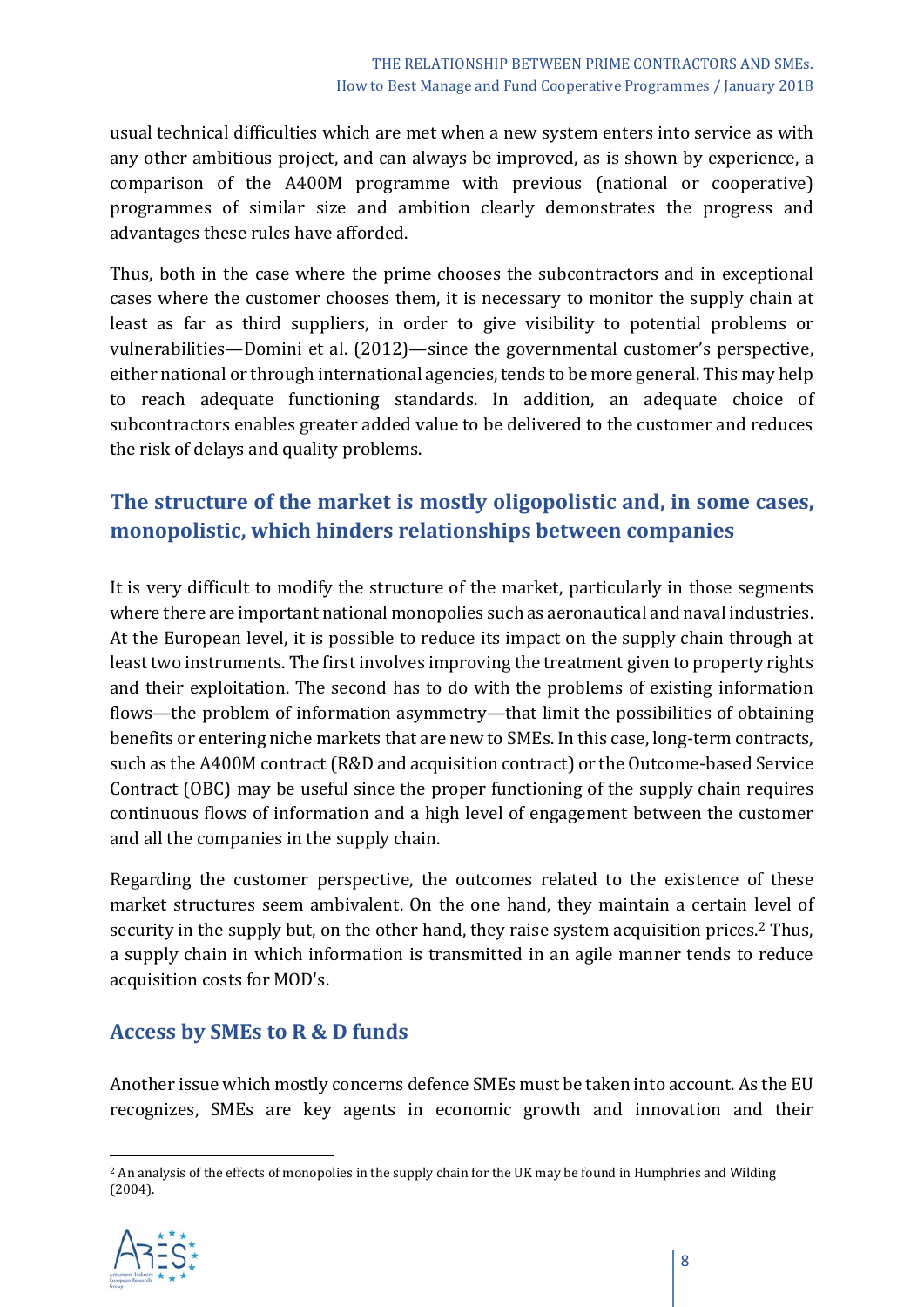development is, consequently, of great importance in the context of the defence industry. In this sense, it is necessary to deepen the lines of financing of *ad hoc* R&D for the SMEs, increasing both their participation in European programmes—even generating a programme of cross-border technological collaboration in defence just for SMEs—as well as distinguishing them from the large companies that mostly receive government funds for their own R&D and positively discriminating in their favour in some way.

When autonomy is funded at the prime contractor level through an R&D contract, cascading R&D funding to the various levels of subcontractors is an absolute necessity and must be organized or controlled by the contracting agency which represents the customer. In major systems such as aircraft and ships, about 70% of the system is subcontracted (partially to SMEs). This means that a very significant part of the funding provided to the prime must be cascaded to the subcontractors, particularly to the SMEs, which are mostly unable to fund their own R&D part of the programme in advance.

It is necessary to emphasize two aspects, though the instruments and lines proposed in the European defence industrial development programme (EDIDP), those being considered for EU funding of future European defence programmes, Research and Technology (R&T) programmes and Research and Development (R&D) programmes, are useful. The first relates to the weakness of SMEs compared to primes in terms of obtaining funds for R&D and would require a set of actions and specific controls aimed at reducing that gap. The second has to do with modes of financing: through the prime contractor (which is, in this case, responsible for cascading the R&D funds but must provide adequate reports to the customer) or via direct payments by the procurement agency to the SME.

In some specific cases, when an SME absolutely needs R&D funding, the only way to guarantee this cascading at the proper level may be to organize direct payments by the procurement agency to this SME, even if the SME remains contractually a subcontractor of the prime: this solution has already been used in the past by national MoDs.

It is clear that it would be more efficient to organize sub-contracting on a European basis and that it would also help potential defence subcontractors from countries where no major prime contractor is present. However, the A400M programme has also demonstrated that the cascading of R&D funding may sometimes be unsatisfactory for some subcontractors and some of them may have to invest their own money during the R&D phase and wait for the production phase before they get a proper return on their investment: in this particular case, these SMEs may need some financial guarantees, and it would be very attractive for European SMEs if these guarantees could be provided through adequate EU financial instruments under the proposed European Defence Industrial Development Programme (EDIDP).

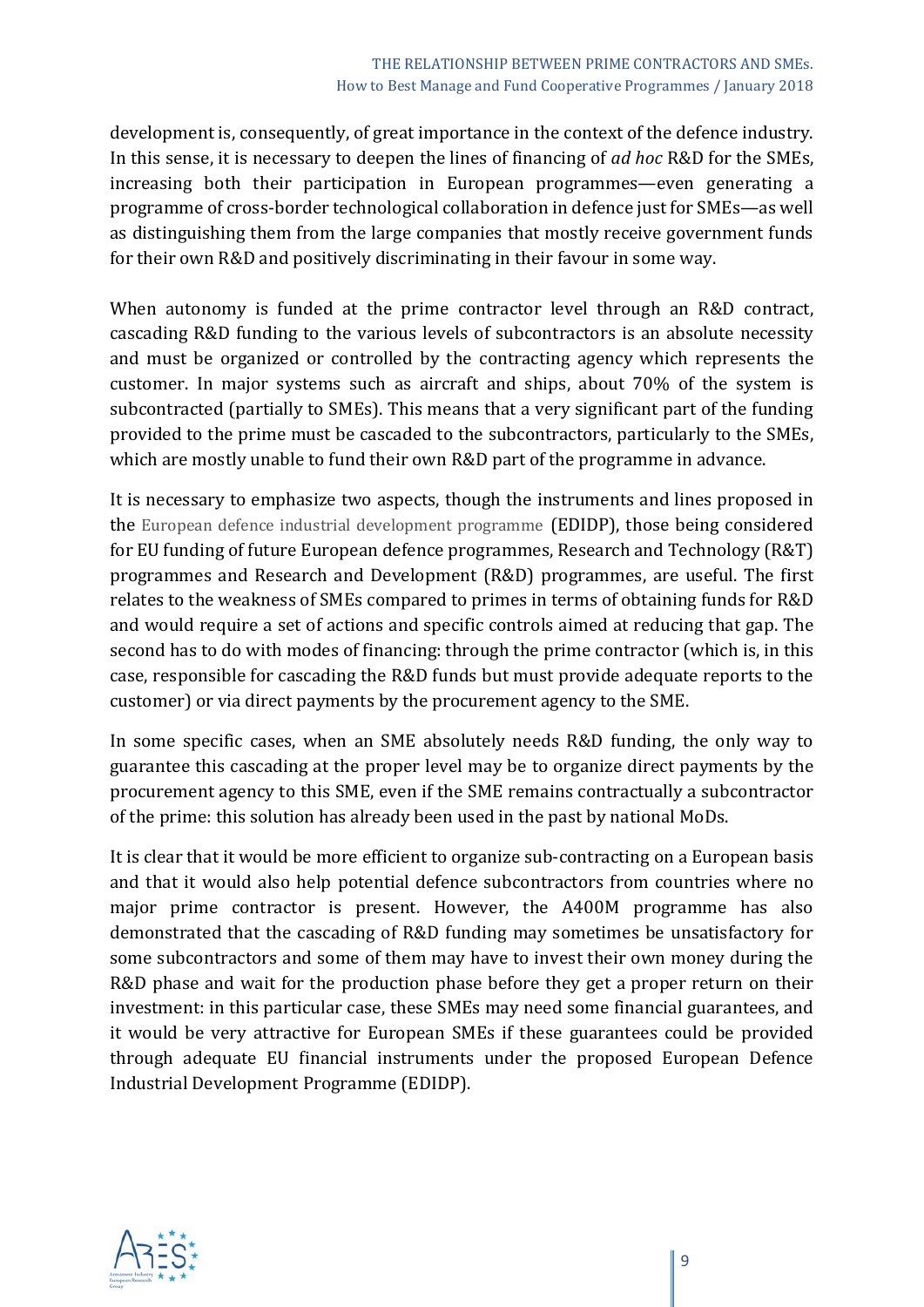## **"Dual use" of the supply chain: complementarities in civil-military markets**

There is a significant relationship at the subsystem/subcontractor level between the commercial and defence markets in some systems, such as engines, composites, RPAS, cybersecurity, etc. Hence, the military and commercial markets for most of the equipment and services exhibit extensive overlap. This situation generates a double effect. On the one hand, it allows the supply chain to have a greater number of potential companies that can substitute for each other if necessary—for example, in the case of companies exiting the market as a result of substantial increases in prices or reduction in quality. On the other hand, it can pose security problems with commercial companies that do not usually work in the defence industry and whose security standards are generally lower than in the defence industry.

Similarly, different programmes can use similar subsystems and benefit from a supply chain which is already established and can substantially reduce costs for both the industrial side (prime and subcontractors/SMEs) and the customer. Therefore, it is necessary to identify and take advantage of these synergies that can stimulate crossborder collaboration.

## **R&D intensity: preparing SMEs for future R&D complexity through early R&T projects**

The high technology content of most of the defence sectors combines with a complex network of interdependencies that present considerable barriers to new entrants. In contrast, some other sectors have traditionally been characterized by low barriers to entry. This is especially true in the case of SMEs that comprise the industry's pool of subcontractors[3](#page-9-0).

Sectoral differentials of technological complexity impose discriminatory characteristics in the supply chain, when compared to sectors at a lower technological level. Among these is the need to have a highly qualified workforce that tends to move from SMEs to larger companies due to the greater employment opportunities they offer. This decapitalization of SMEs intensifies in the common case where larger companies acquire small, highly innovative SMEs with the aim of controlling new technologies and expanding their market share. So, the trend towards higher market power tends to relegate the smaller companies to the bottom of the pile, even when they can be highly innovative. However, firms of this kind are necessary because of their innovative dynamics: they are informal, flexible and agile. Yet, from an industrial policy point of view, it may be useful sometimes to stimulate this kind of behaviour when security in the supply of key technologies could be put at risk.

<span id="page-9-0"></span><sup>3</sup> For a sectoral comparison see Green et al. (2006).



**.**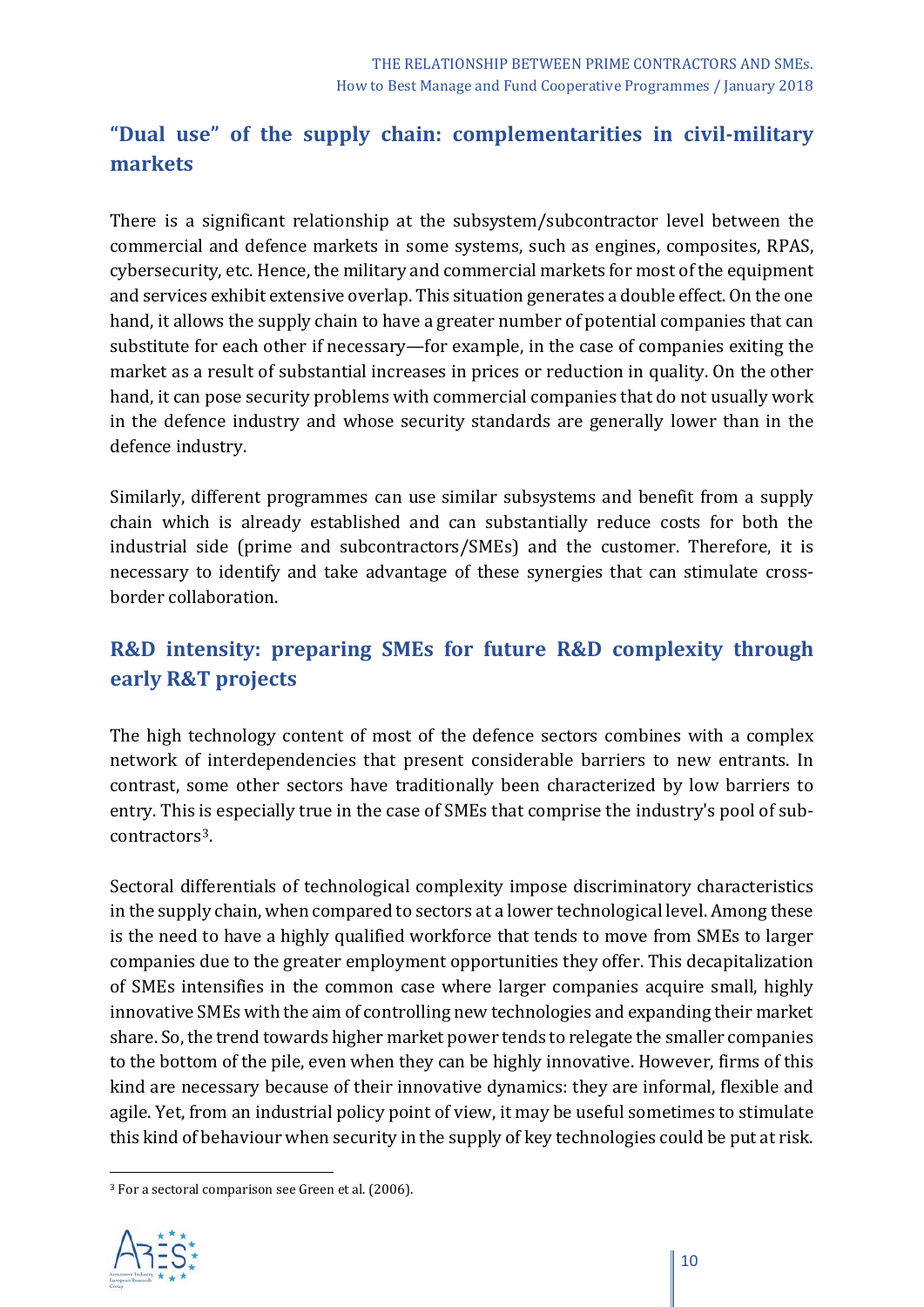Finally, depending on the type of technologies and the market addressed by them, some specific SMEs may need some R&T funding to prepare future technologies before new programmes are launched. This means that R&T government funding should be provided directly to these SMEs several years before the envisaged technology can become sufficiently mature to be used in an R&D programme. For R&T funding, placing a contract with a prime contractor which would include direct payments to specific sub-contractors may also be envisaged. All these solutions adequately prepare SMEs for future competitions organized by prime contractors for the development and production of future large systems.

#### **CONCLUSION – POLICY PROPOSAL**

Industrial defence policy, like any other industrial policy, has to combine various aspects in order to achieve its objectives—employment, innovation, international trade, investment, etc. However, the complexity of this policy is greater due to a variety of factors, including the inherent security issues, the need for international cooperation and the prospect of building competitive European armed forces, the ultimate aim being EU strategic autonomy, as mentioned in the Global Strategy for the European Union's Foreign and Security Policy.

To achieve that aim, the EU will have to fund future European defence investment projects, Research and Technology (R&T) programmes, as already launched by the European Commission and the European Defence Agency with the "Preparatory Action" and also Research and Development (R&D) programmes—and even later acquisition programmes, as currently being considered by the Commission. In this context, the supply-chain-related aspects are of special importance, since a large part of the capacities of the armed forces of the countries depend on them, as does the security of European citizens.

Considering the specificities of the armaments field and the objective of strategic autonomy, policies aimed at improving the resilience and efficiency of the supply chain must consider the following aspects:

- 1. The development and efficient operation of the supply chain need a reliable demand framework with the participation of a broad group of nations and an adequate forecast of defense spending for this group of nations, as envisaged in the PESCO commitments.
- 2. Without weakening the responsibilities of primes in the defence sector, it is necessary to reinforce and monitor the supply chain in order to increase the security of supply. To this end, European policy needs to strengthen the control

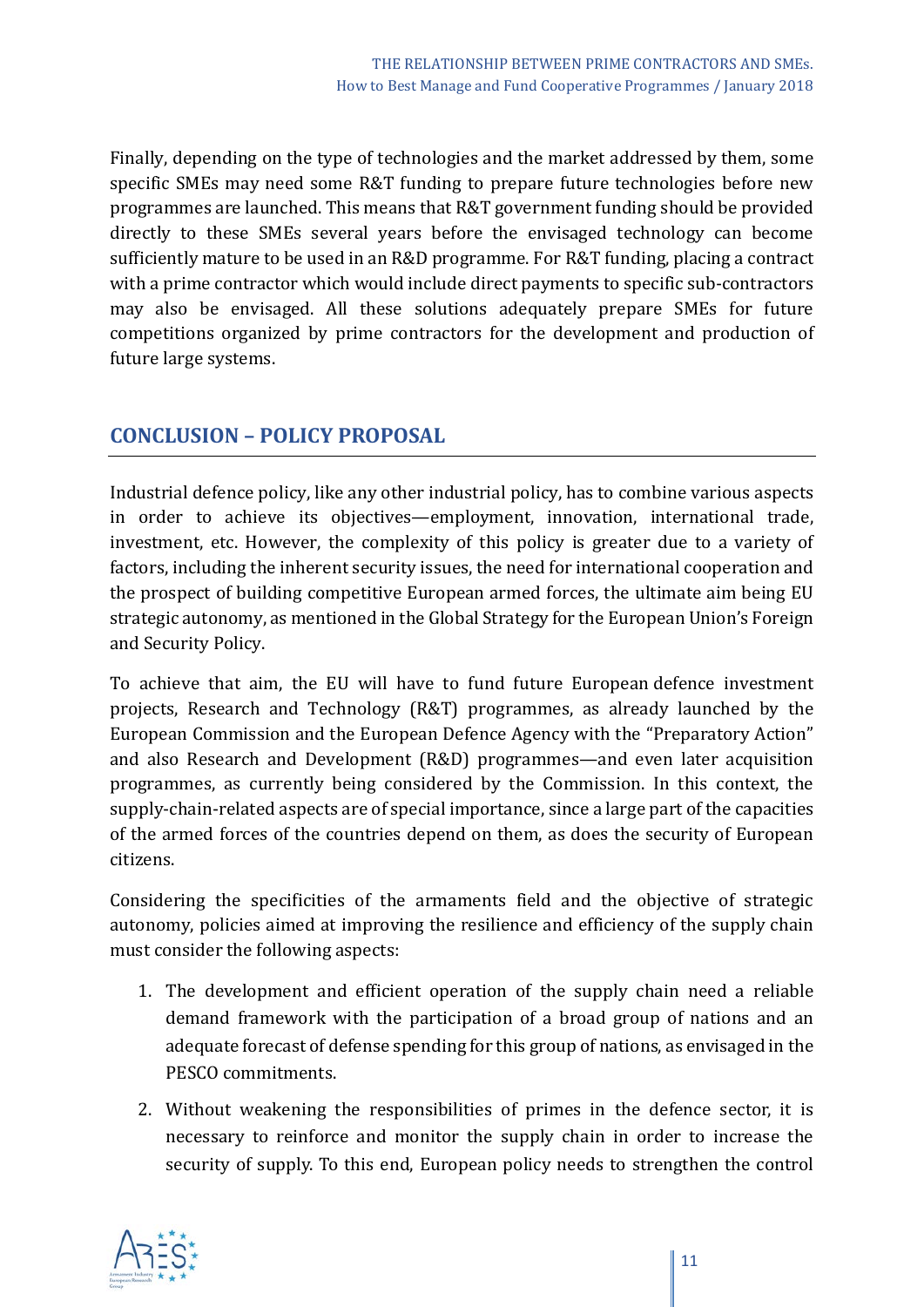procedures, so as to improve the balance in the respective roles and participation between primes and subcontractors/SMEs, identifying potential defence supply chain bottlenecks and planning actions and R&T projects to prevent disruption. This particularly concerns the choice of subcontractors and the cascading of R&D funding in major armament programmes.

- 3. It would be important to stimulate, through *ad hoc* instruments, the participation of SMEs in innovative defence projects to take advantage of the flexibility of smaller companies that can drive the creation of new technologies. These instruments may take different forms:
- financial guarantees, provided during R&D phases by EU financial instruments under the proposed EDIDP when the cascading of R&D funding by the prime does not cover the SMEs funding needs;
- early R&T projects funded well in advance of R&D programmes and specially focused on innovative SMEs.
- 4. Finally, taking advantage of the "dual use" of the supply chain between civil and defence products through greater monitoring could lead to a situation of potential savings without reducing levels of security where the supply is concerned.

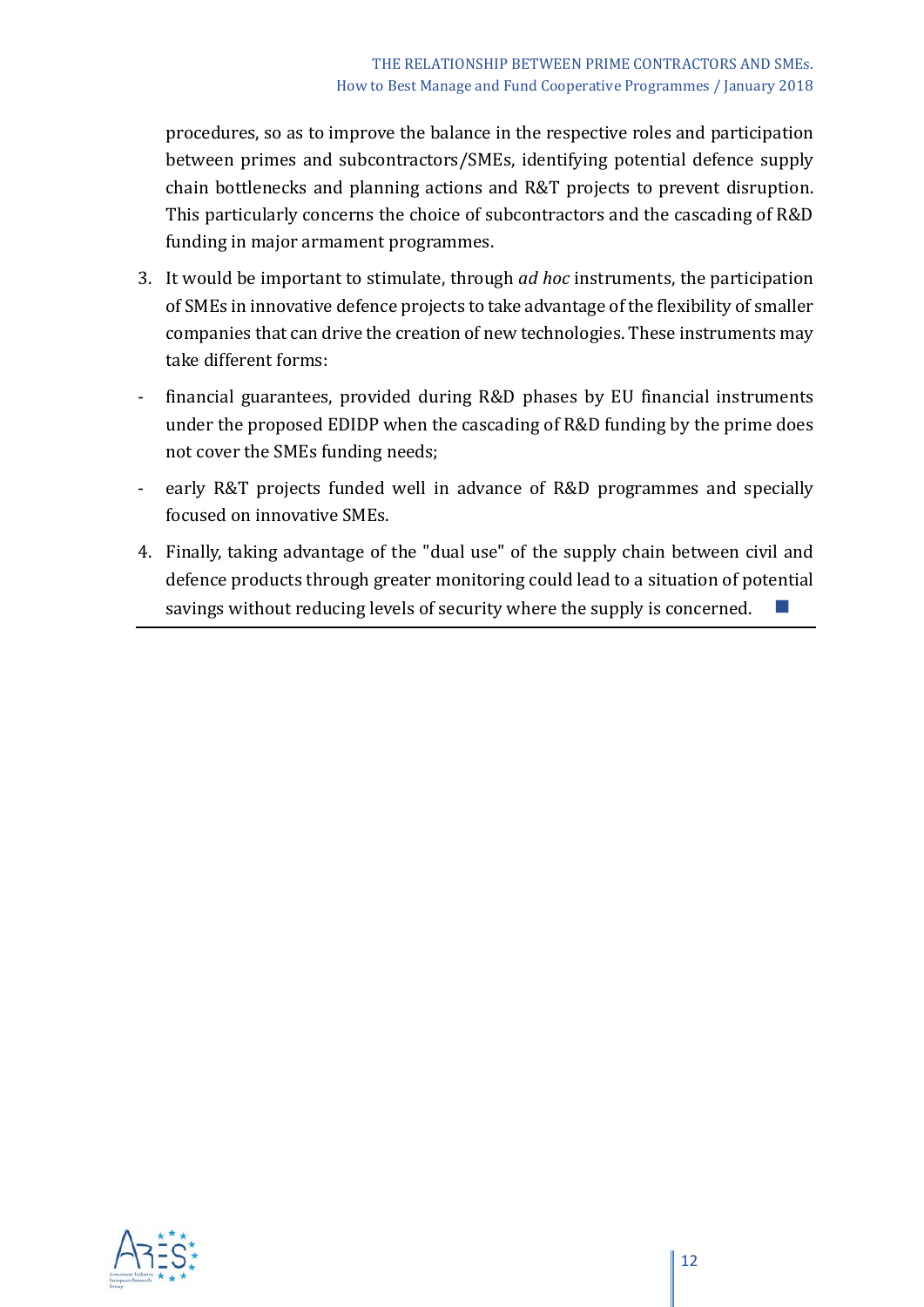#### **REFERENCES**

#### **EU global strategy presented to the EU Council:**

F. Mogherini (2016, June). *Global Strategy for the European Union's Foreign and Security Policy*. Brussels.

#### **EURODEFENSE working group conclusions sent to EU authorities:**

EURODEFENSE, Philippe ROGER (2016, November). *European Tools for Defence Materiel Autonomy.* Paris.

#### **EU Regulation**:

Regulation (EC) No 683/2008 of the European Parliament and of the Council of 9 July 2008 on the further implementation of the European satellite navigation programmes (EGNOS and Galileo). Official Journal of the European Union (2008, July 24). Brussels.

#### **OCCAR Convention**:

OCCAR Convention signed at Farnborough on 9 September 1998 and effective as of 28 January 2001.

**Christopher, M., Peck, H. and Towill, D. (2006)** "A taxonomy for selecting global supply chain strategies". *International Journal of Logistics Management*, 17 (2), pp. 277-287.

**Domini, J.R., Arnold, S.A., Frank, F.R., Holzer, J.R. and Richmann, J.R. (2012)**  "Exploratory analysis of the supply chain in the defence industrial base". *Institute for Defense Analyses*, Virginia.

**Europe Economics (2009)** Study on the Competitiveness of European Small and Medium sized Enterprises (SMEs) in the Defence Sector. Final Report. Chancery House. London.

**Green, S.D., Fernie, S. and Weller, S. (2006)** "Making Sense of Supply Chain Management: A Comparative Study of Aerospace and Construction". *Construction Management and Economics*, 23 (6), pp. 579-593

**Humphries, A.S. and Wilding, R. (2004)** "UK defence supply chain relationships: a study of sustained monopoly". *Management Decision*, 42 (2), pp. 259-276.

**Ng, I. and Nudurupati, S. (2010)** "Outcome-based service contracts in the defence industry – mitigating the challenges". *Journal of Service Management*, 21 (5), pp. 656-674.